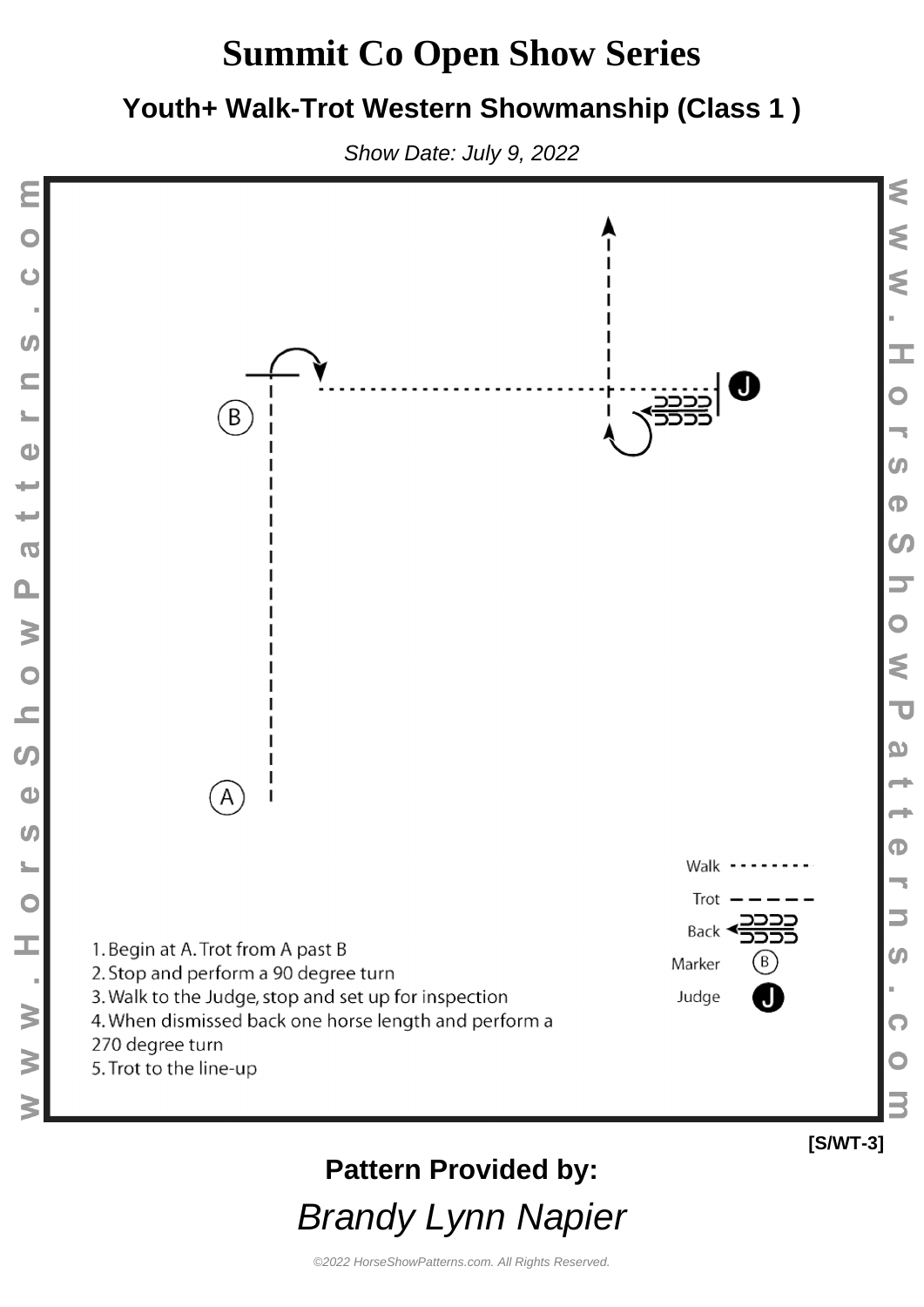#### **Youth+ Walk-Trot English Showmanship (Class 2)**

Show Date: July 9, 2022



Brandy Lynn Napier

©2022 HorseShowPatterns.com. All Rights Reserved.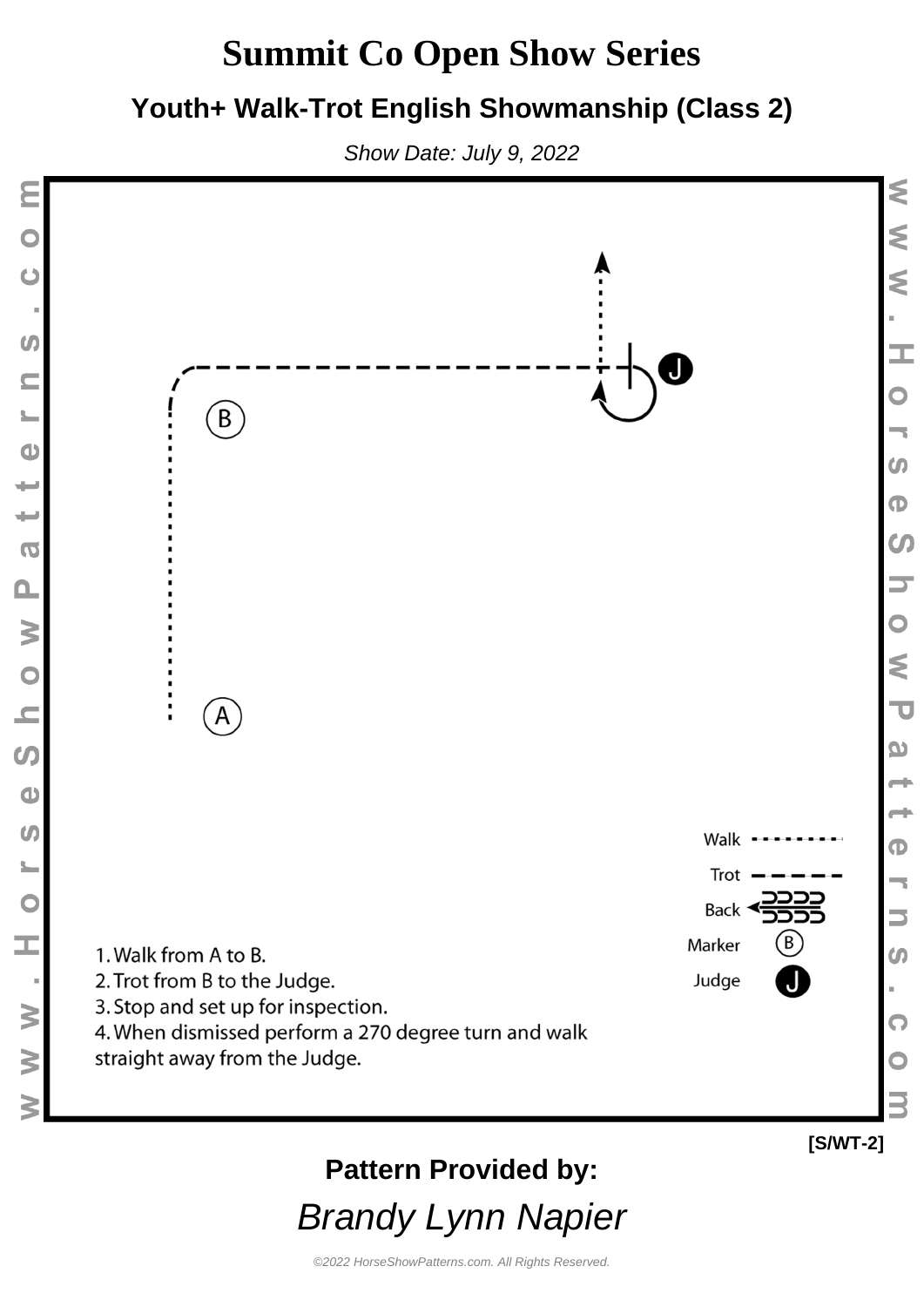#### **Youth + Walk-Trot English Equitation (Class 5 )**

Show Date: July 9, 2022



# **Pattern Provided by:**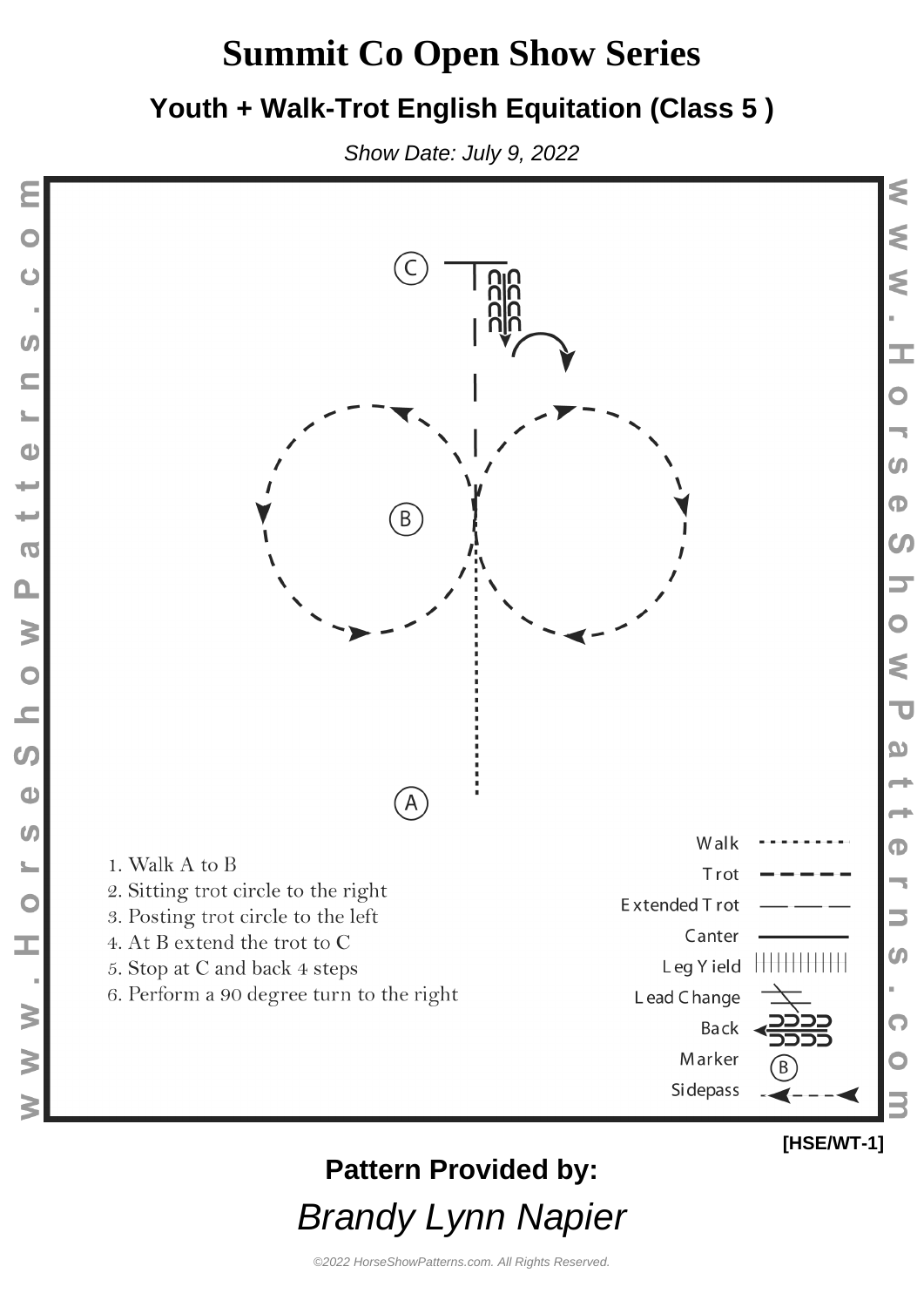#### **Youth+ Walk-Trot Western Horsemanship (Class 6 )**

Show Date: July 9, 2022



### **Pattern Provided by:**

Brandy Lynn Napier

**[WH/WT-5]**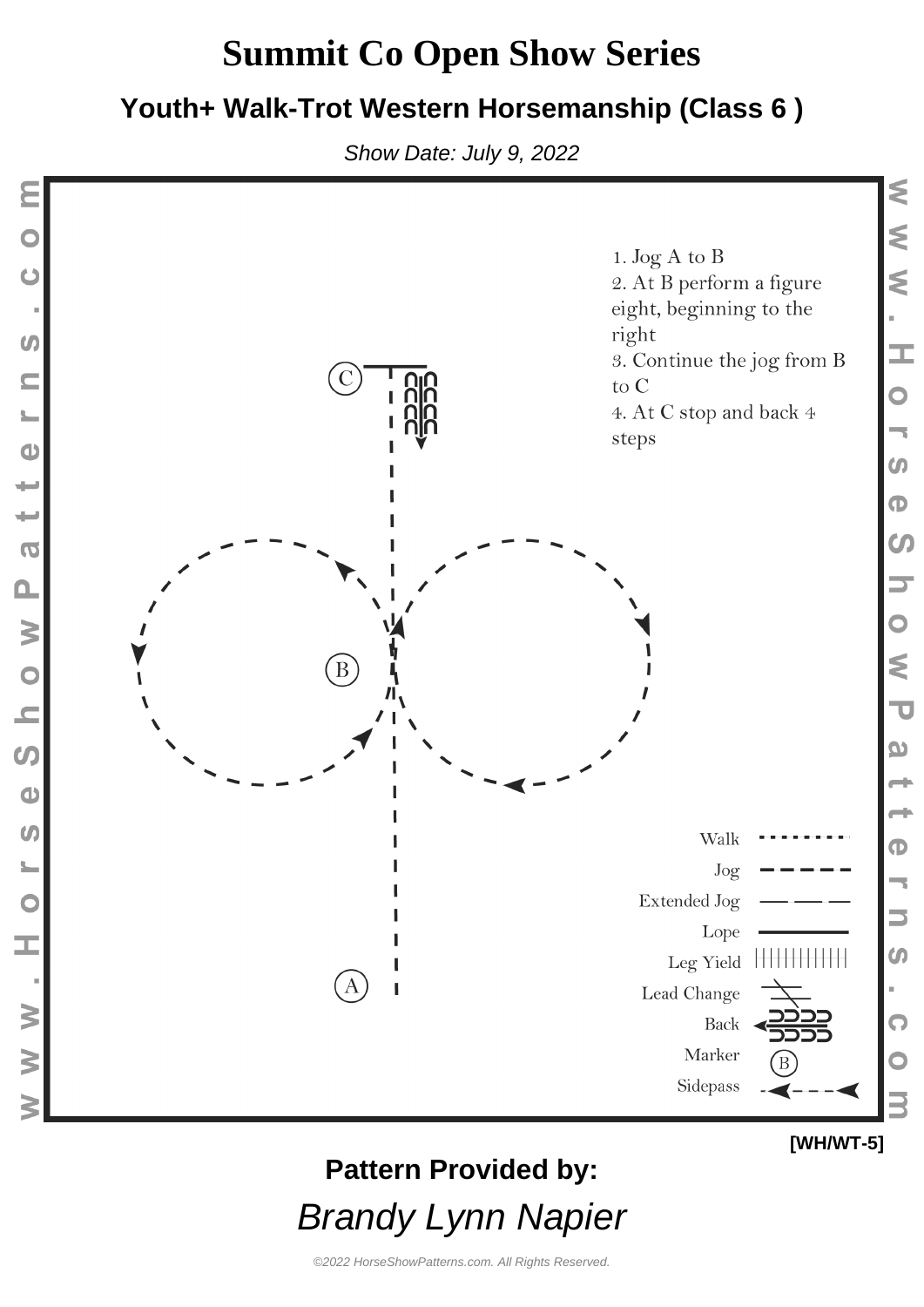#### **15 & older/14 & under Western Showmanship (Class 9/10)**



 $\mathbf C$ 

 $\boldsymbol{G}$ 

 $\subseteq$ 

 $\bullet$ 

 $\overline{\phantom{0}}$ 

 $\overline{\phantom{0}}$ 

 $\overline{\mathbf{C}}$ 

 $\mathbf{\Omega}$ 

W O N

 $\overline{0}$ 

 $\bullet$ 

 $\omega$ 

 $\begin{bmatrix} 1 \\ 0 \end{bmatrix}$ 

Ì.

 $\geq$ 

 $\geq$ 



**Pattern Provided by:**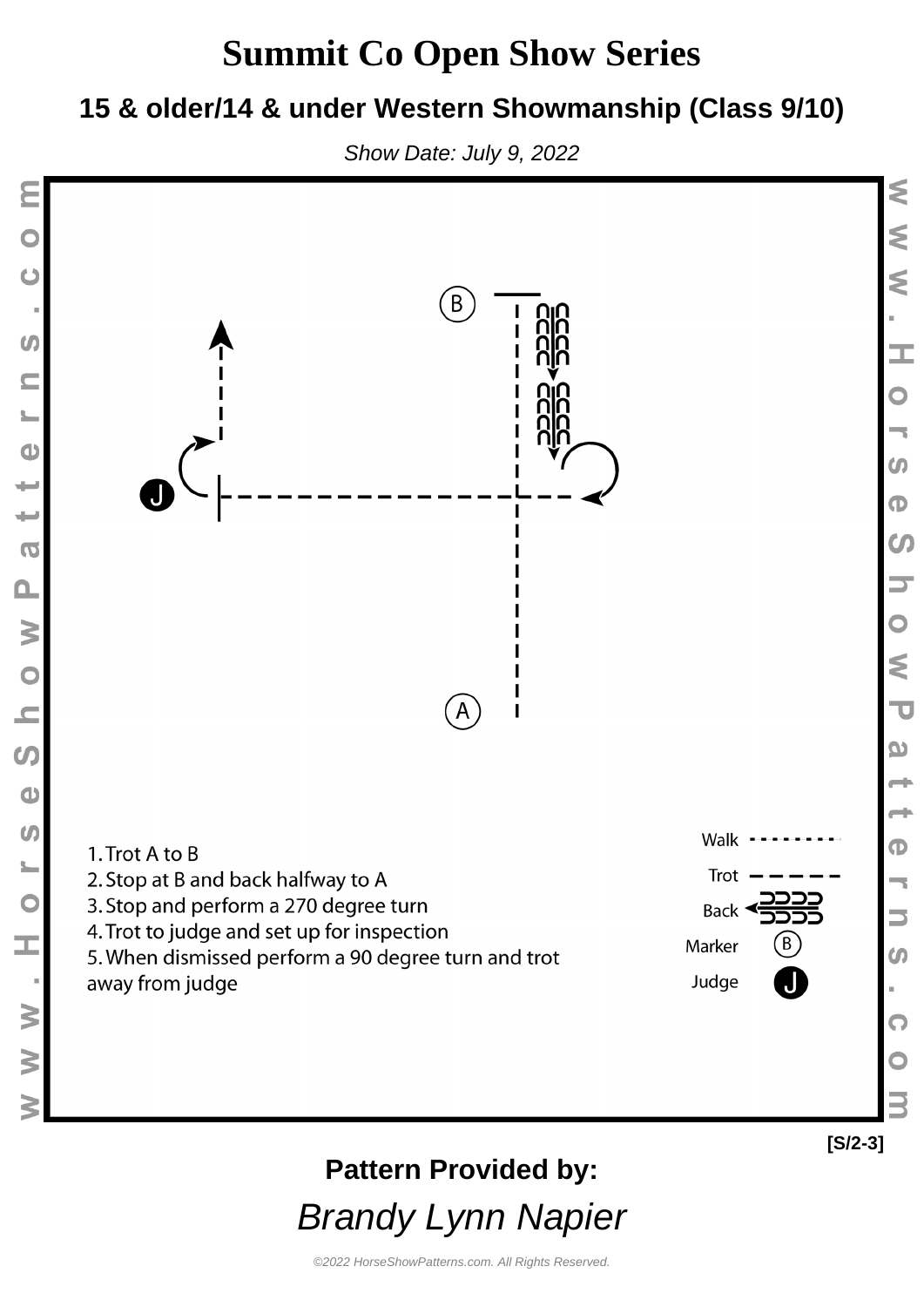#### **15 & older/14 & under English Showmanship (Class 11/12)**

Show Date: July 9, 2022



### **Pattern Provided by:**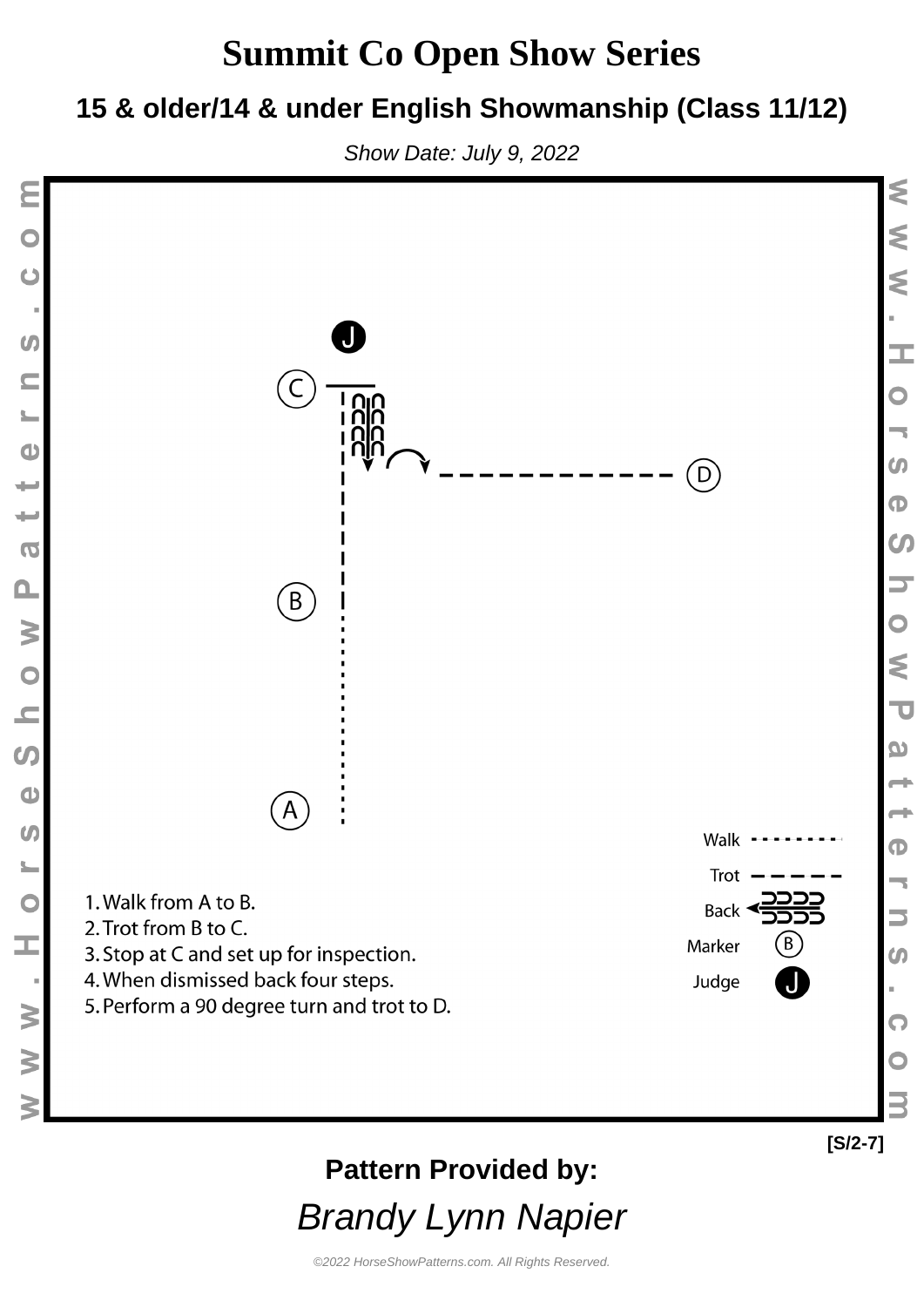#### **15 & older/14 & under English Equitation (Class 15/16)**

Show Date: July 9, 2022



### **Pattern Provided by:**

**[HSE/1-15]**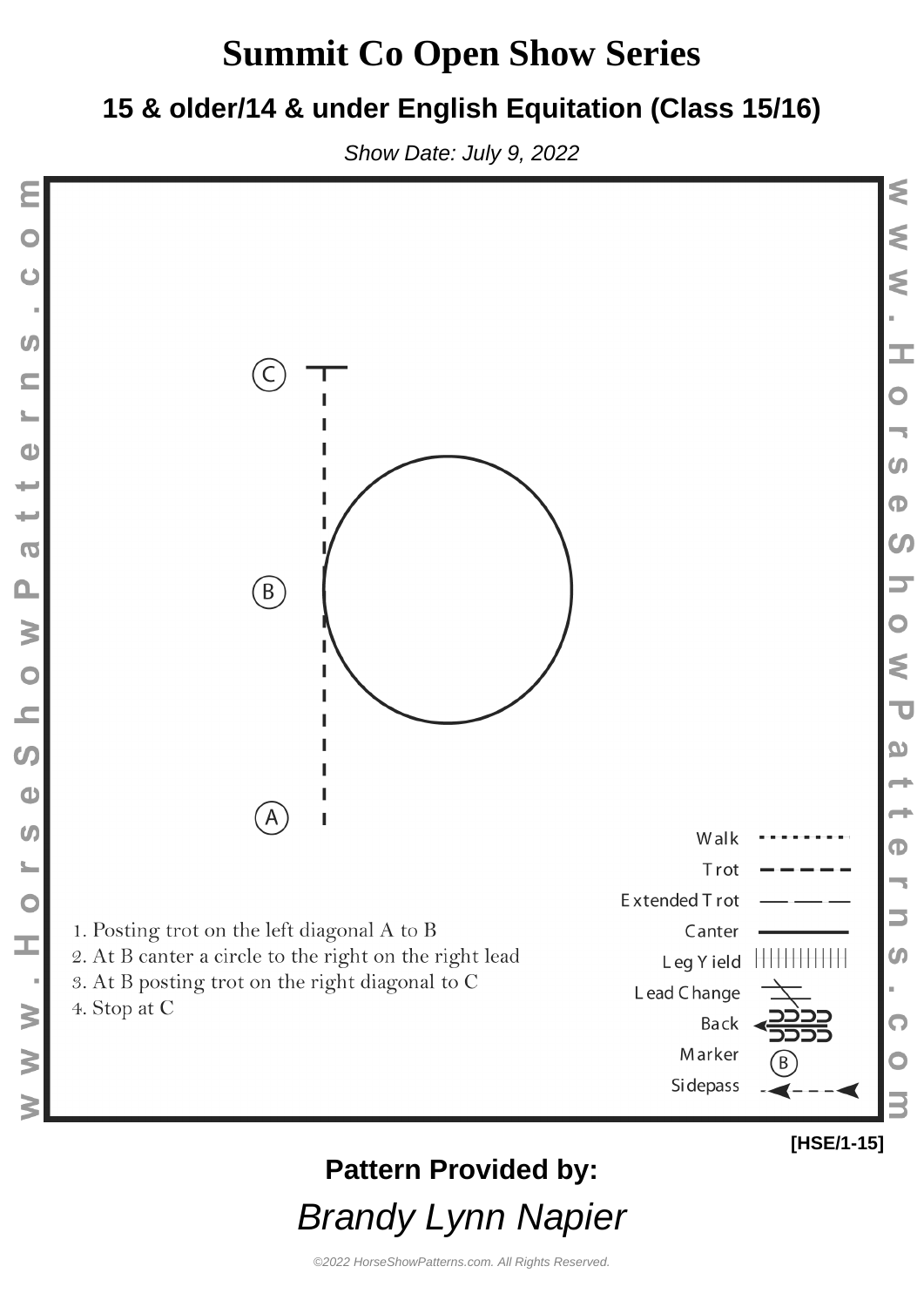#### **Open Trail (Class 19 )**

Show Date: July 9, 2022



### **Pattern Provided by:**

Brandy Lynn Napier

**[T/1-4]**